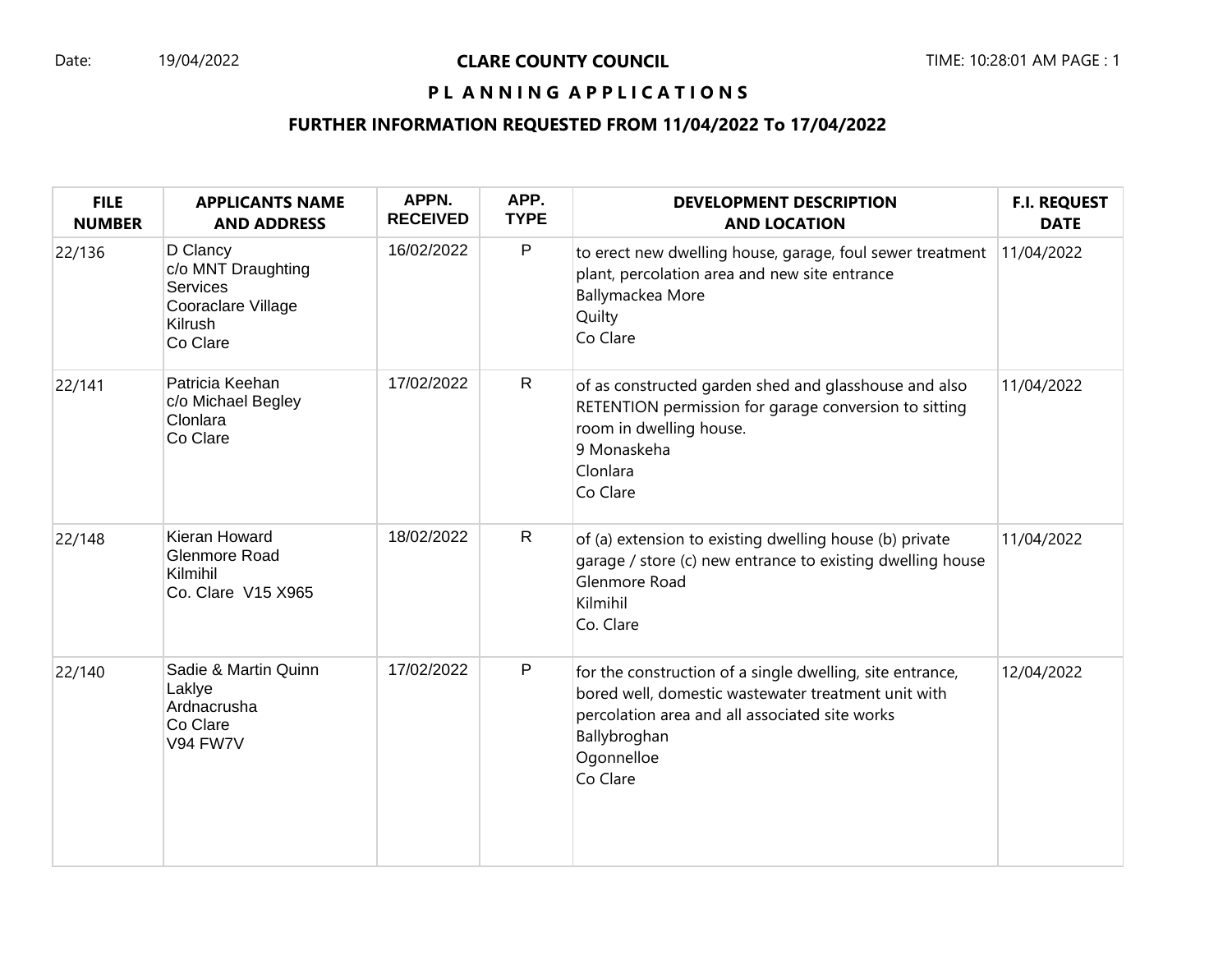### PL ANNING APPLICATIONS

### **FURTHER INFORMATION REQUESTED FROM 11/04/2022 To 17/04/2022**

| 22/147 | Clare Waste & Recycling Co<br>Ltd<br>c/o Hugo Fitzpatrick<br>MKO Tuam Road,<br>Galway<br><b>H91 VW84</b>             | 17/02/2022 | P | to RETAIN a) Storage Shed (114.3sq.m) and associated<br>sorting bays. b) RETENTION of extended concrete yard<br>area and perimeter retaining walls. PERMISSION for: 1)<br>Amended surface water drainage system and associated<br>storm water building tanks. 2) Provision of new waste<br>recovery building (1,003.62sq.m) 3) Relocation of existing<br>weighbridge. 4) PERMISSION for the relocation of existing<br>maintenance shed. 5) Upgrade of existing vehicular access<br>and provision of a new vehicular access for HGVS. 6)<br>Relocation of existing staff facilities including office,<br>canteen prefab structures and toilet facilities 7) All<br>associated works above and below ground to facilitate the<br>proposed development<br>Raheen<br>Tuamgraney<br>Co Clare | 12/04/2022 |
|--------|----------------------------------------------------------------------------------------------------------------------|------------|---|-----------------------------------------------------------------------------------------------------------------------------------------------------------------------------------------------------------------------------------------------------------------------------------------------------------------------------------------------------------------------------------------------------------------------------------------------------------------------------------------------------------------------------------------------------------------------------------------------------------------------------------------------------------------------------------------------------------------------------------------------------------------------------------------|------------|
| 22/149 | Damien O'Grady & Grace<br>Killeen<br>c/o Cyril O'Reilly Design<br><b>Parting Glass</b><br>Quin<br>Co. Clare V95 TW40 | 18/02/2022 | P | for development which will consist of the construction of a $13/04/2022$<br>dwelling house, garage, a proprietary waste water<br>treatment system and ancillary site works<br>Meenross<br>Scarriff<br>Co. Clare                                                                                                                                                                                                                                                                                                                                                                                                                                                                                                                                                                         |            |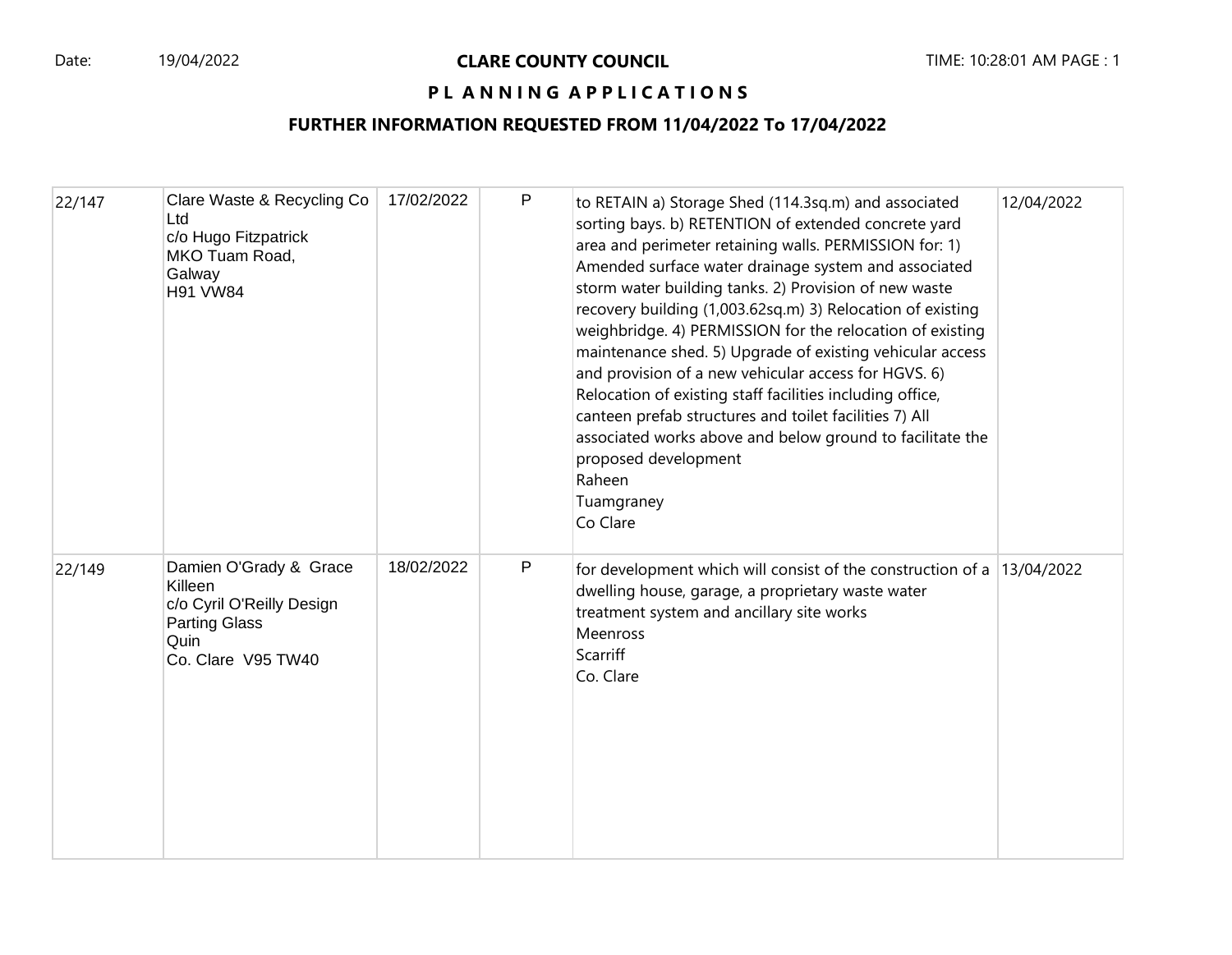### PL ANNING APPLICATIONS

### **FURTHER INFORMATION REQUESTED FROM 11/04/2022 To 17/04/2022**

| 22/152 | Tamar Shorten & Stephen<br>McIlvenna<br>Rockley<br>South Circular Road<br>Limerick<br><b>V94 CF2C</b>                                                   | 21/02/2022 | P            | for development at this site of Armsteads building (a<br>protected structure), Bogbere Street, Ennistymon, Co.<br>Clare. The development will consist of renovation of the<br>existing protected structure and addition of two storey<br>extension to rear, vehicular gate and associated<br>landscaping and ancillary site works, for use as private<br>dwelling with home office and three B&B quest rooms<br><b>Bogbere Street</b><br>Ennistymon<br>Co. Clare | 13/04/2022 |
|--------|---------------------------------------------------------------------------------------------------------------------------------------------------------|------------|--------------|------------------------------------------------------------------------------------------------------------------------------------------------------------------------------------------------------------------------------------------------------------------------------------------------------------------------------------------------------------------------------------------------------------------------------------------------------------------|------------|
| 22/163 | Andrew Cleary & Emma<br>Duggan<br>c/o PND Building<br><b>Consultancy Limited</b><br>Kilrush House<br><b>Frances Street</b><br>Kilrush Co Clare V15 CH68 | 23/02/2022 | P            | to construct a dwelling house, garage, access road linking<br>to an existing private entrance onto the public road; new<br>sewerage treatment system and percolation area along<br>with all other necessary ancillary works<br>Tubber<br>Lissycasey<br>Ennis, Co Clare                                                                                                                                                                                           | 13/04/2022 |
| 22/172 | Robert Wollin (MeiraGTX)<br>c/o Henry J Lyons Architects<br>16 Lavitts Quay<br>Cork<br>T12 ED74                                                         | 25/02/2022 | $\mathsf{P}$ | for the extension of the services yard at Building 2, Block K, 13/04/2022<br>Airport Avenue, Shannon Free Zone, Shannon, Co Clare to<br>accommodate a new gas compound, pipe rack and all<br>associated site development works. The development will<br>also consist of alterations to the existing car parking bays<br>to the southeast of the site<br>Building 2, Block K,<br>Airport Avenure<br>Shannon Free Zone, Shannon, Co Clare                          |            |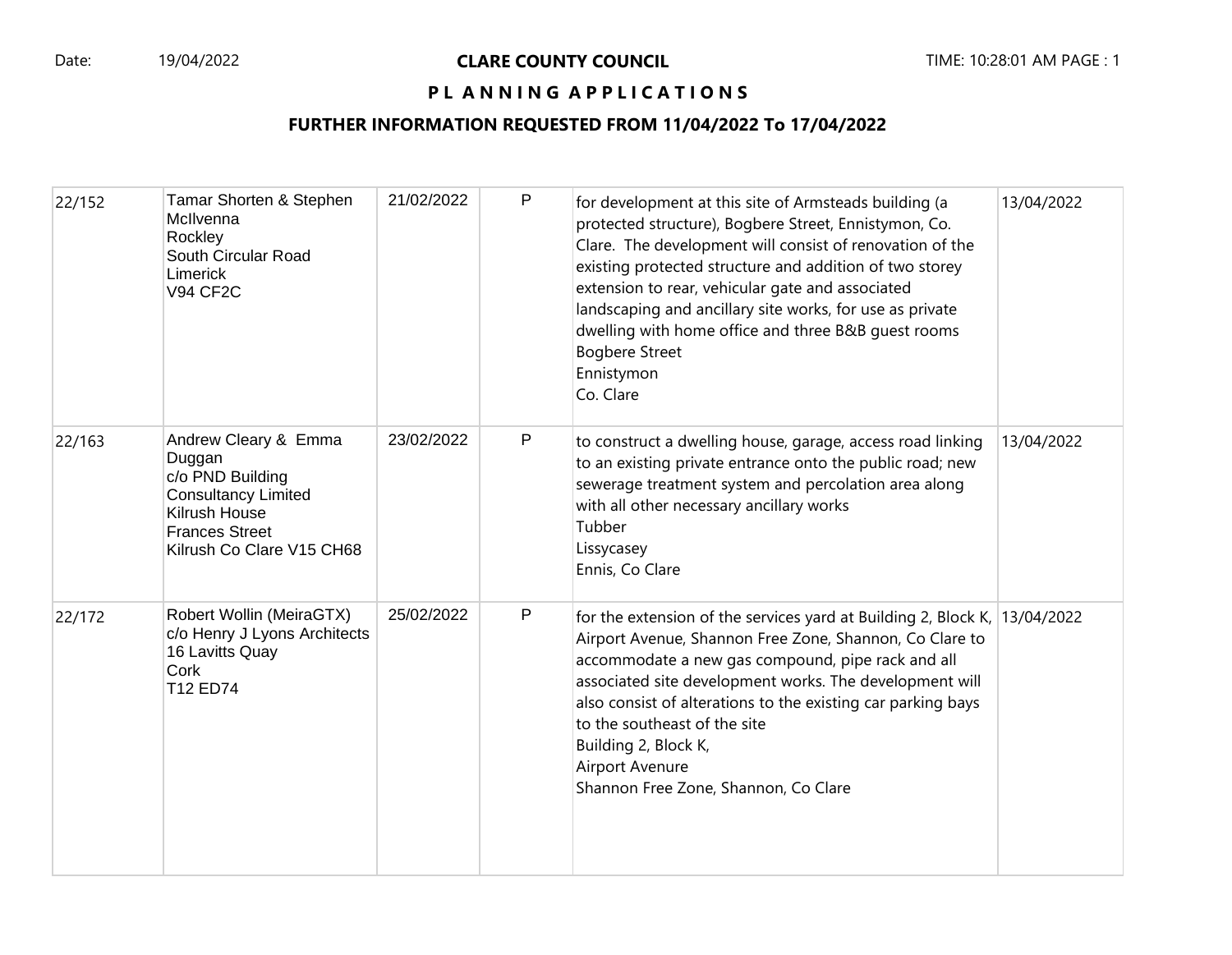### PL ANNING APPLICATIONS

### **FURTHER INFORMATION REQUESTED FROM 11/04/2022 To 17/04/2022**

| 22/185 | <b>Thomas McGrath</b><br>c/o Padraig Hogan<br>Newhall,<br>Tiermaclane<br>Ennis, Co Clare V95 C8HT     | 02/03/2022 | P            | to construct an extension to the rear of an existing<br>dwelling house along with alterations to the existing house<br>and ancillary works<br>Ballyartney<br>Labasheeda<br>Co Clare                | 13/04/2022 |
|--------|-------------------------------------------------------------------------------------------------------|------------|--------------|----------------------------------------------------------------------------------------------------------------------------------------------------------------------------------------------------|------------|
| 22/160 | <b>Henry Power</b><br>c/o Niall Geoghegan<br>Ballybeg<br>Ennis<br>Co Clare                            | 23/02/2022 | P            | for development, the development consists of the<br>construction of a slatted unit and associated site works<br>Clenagh<br>Newmarket-on-Fergus<br>Co Clare                                         | 14/04/2022 |
| 22/161 | Rodger Woods<br>c/o Niall Geoghegan<br>Ballybeg<br>Ennis<br>Co. Clare V95 H796                        | 23/02/2022 | P            | for development, the development consists of the<br>construction of a calving unit with underground slatted<br>effluent tank and associated site works<br>Gregans East<br>Ballyvaughan<br>Co Clare | 14/04/2022 |
| 22/162 | Oliver O'Connor<br>c/o Grealish Glynn &<br>Associates<br>1 Punchbowl<br>Ennis Road<br>Gort, Co Galway | 23/02/2022 | $\mathsf{P}$ | for the renovation and extension of a derelict dwelling<br>house and the construction of a treatment unit and soil<br>polishing filter to service same<br>Rannagh West<br>Carron<br>Co Clare       | 14/04/2022 |

#### **\*\*\* CONTROL REPORT \*\*\***

Approval :